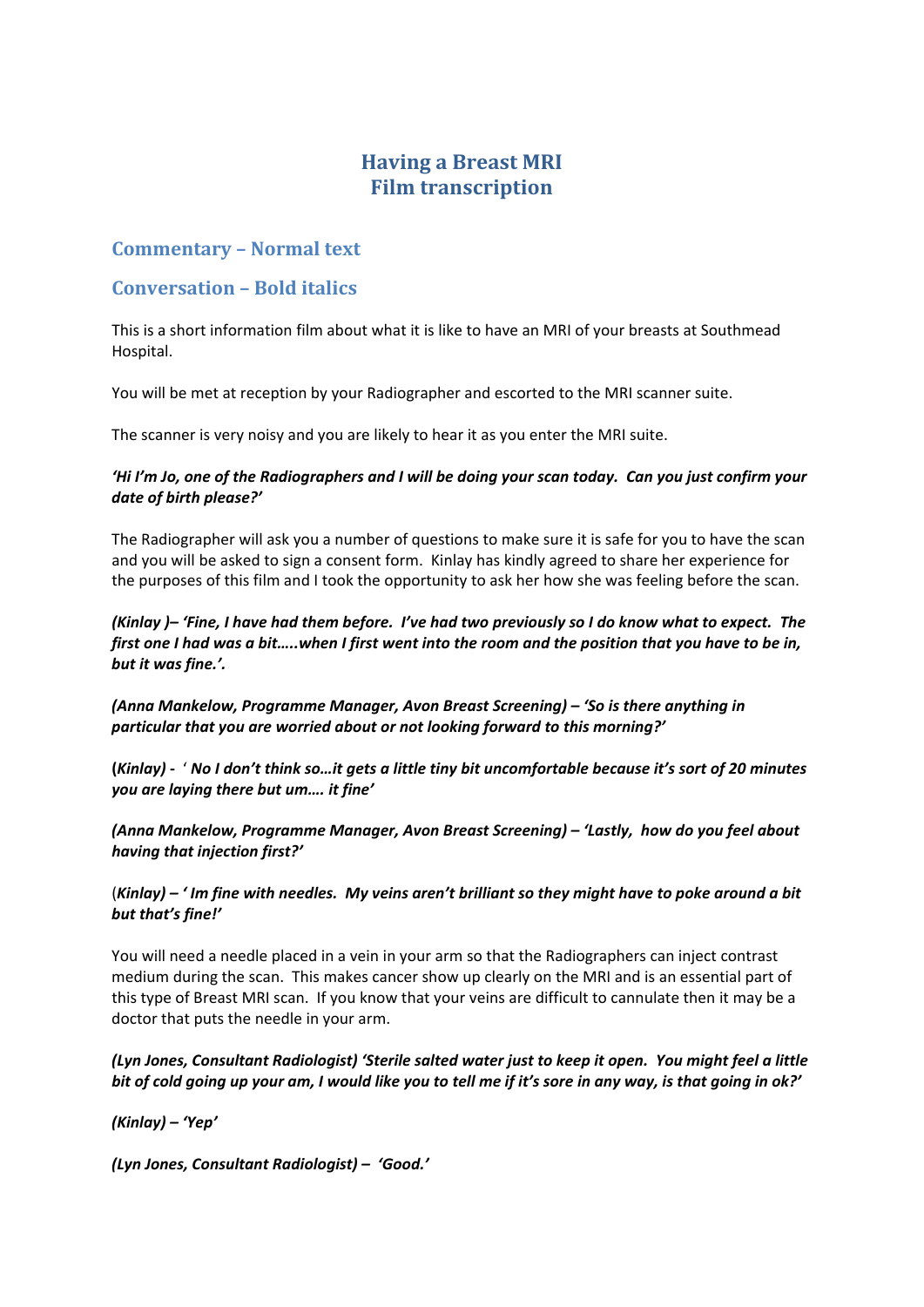## (Scanner noise)

The MRI scanner is a large magnet in the form of a tunnel. You will be asked to lie face down on a table that has holes in for your breasts and the radiographers will take time to ensure you are in the correct position and are relatively comfortable.

# *(Jo Robson, Superintendent Radiographer) 'Bring your arms up to the side. Now we will adjust your position just once we get everything into place'.*

You will also be given a call button that you can press if there is a problem and you wish to be taken out of the scanner immediately and terminate your scan. Once you are positioned correctly, the table will slide into the tunnel. You will then have the cannula in your arm connected to an injector pump which you can see the Radiographers preparing here. You will be given headphones to protect your ears from the loud noise of the scanner. You can choose whether or not to have music played through the headphones but the music will not completely drown out the noise of the scanner as it is very loud. The Radiographers will be able to see you throughout your scan and they will also be able to hear you if you call them.

# *(Jo Robson, Superintendent MRI Radiographer)* – *'Ok Kinlay, the banging noise is going to start in a moment, would you like some music to pass the time?'*

## *(Kinlay) – 'Yes please'*

#### *(Jo Robson, Superintendent MRI Radiographer) – 'Ok we will get that started for you.'*

During your time inside the scanner the Radiographers are acquiring a series of different types of information called sequences. Each sequence makes a different strange noise.

(Scanner noise)

## *(Jo Robson, Superintendent MRI Radiographer) ‐ 'Ok you are doing really well, on the next scan the dye is going to come into your arm.'*

(Scanner noise)

After her scan I asked Kinlay some questions about her experience.

## *(Anna Mankelow, Programme Manager, Avon Breast Screening) – ' So how are you feeling now you've had the scan?'*

*(Kinlay) – 'Fine'*

## *(Anna Mankelow, Programme Manager, Avon Breast Screening) – 'Is there anything you want to say about it?'*

(Kinlay) - 'Just that it's a little uncomfortable towards the end, just being in that position for a *long time but it's not painful in anyway, like a mammogram for example, it's just that little bit* uncomfortable and you think yeah I'm ready to get out when it comes to the end, but fine yeah.'